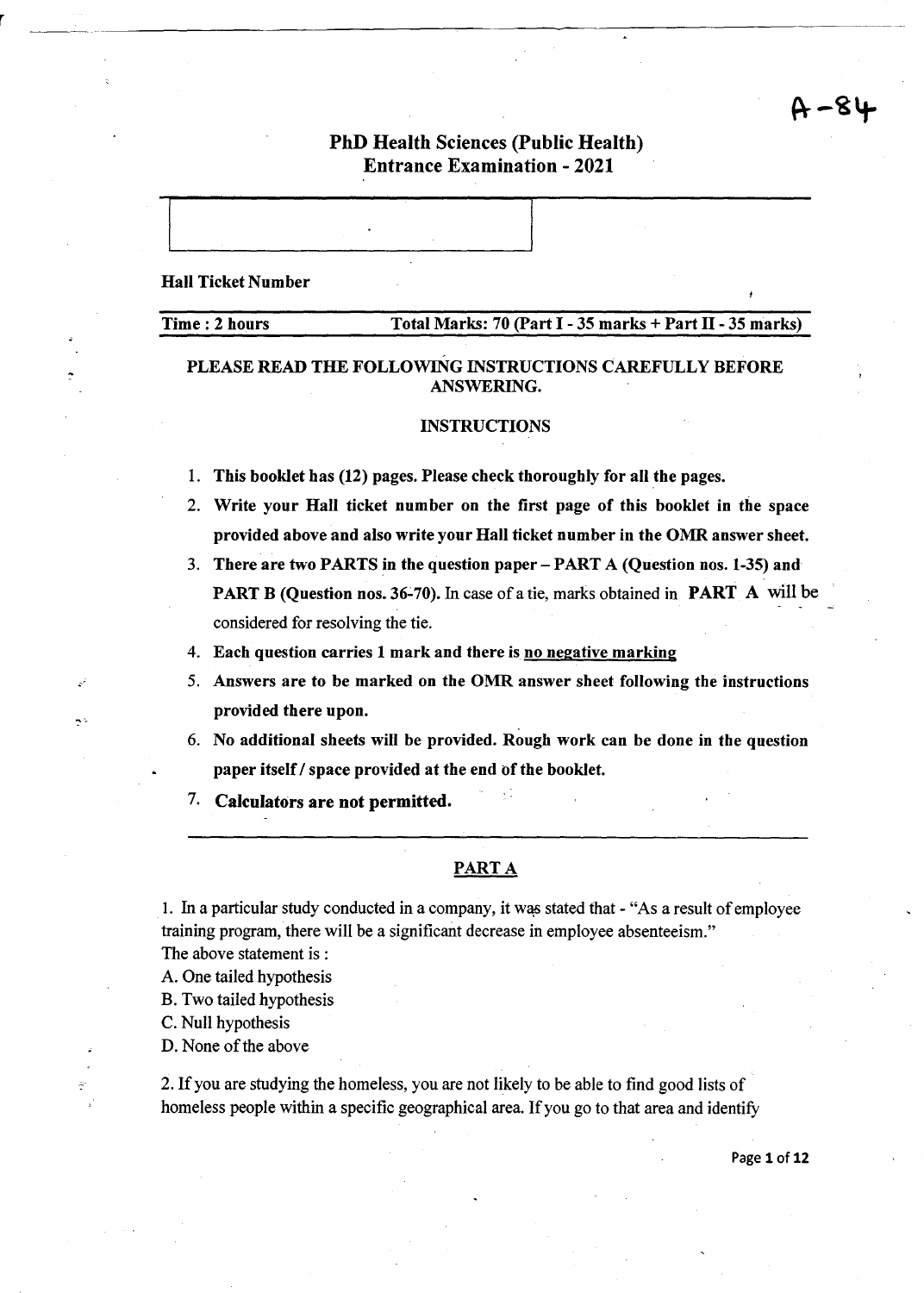one/two you may fmd that they know about other homeless people in their vicinity. What is the sampling method applicable to above example?

A. Systematic sampling

B. Quota sampling

C. Convenient sampling

D. Snowball sampling

3. Which of the following is not true about deductive reasoning?

A. Exploratory in nature

B. Top down approach

C. Tests hypothesis

D. Confirms hypothesis

4. Hypothesis cannot be stated in

A. Declarative terms

B. Null and question forms terms

C. General terms

D. Directional terms

5. If a researcher is studying the effect of using laptops in his classroom to ascertain their merit and worth, he is likely conducting which type of research?

A. Basic

B. Applied

C. Experimental

D. Evaluation

6. What is a research design?

A. A way of conducting research that is not grounded in theory

B. The choice between using qualitative or quantitative methods

C. The style in which you present your research findings, e.g. a graph

• D. A framework for every stage of the collection and analysis of data

7. In an experimental design, the dependent variable is:

A. The one that is not manipulated and in which any changes are observed

B. The one that is manipulated in order to observe any effects on the other

C. A measure of the extent to which personal values affect research

D. An ambiguous concept whose meaning depends on how it is defined

8. When the number of educated females is expressed as a percentage of total females present in a village, It is known as:

A. Proportion

B. Rate

C. Ratio

D. Frequency

Page **2of12** 

 $A - 84$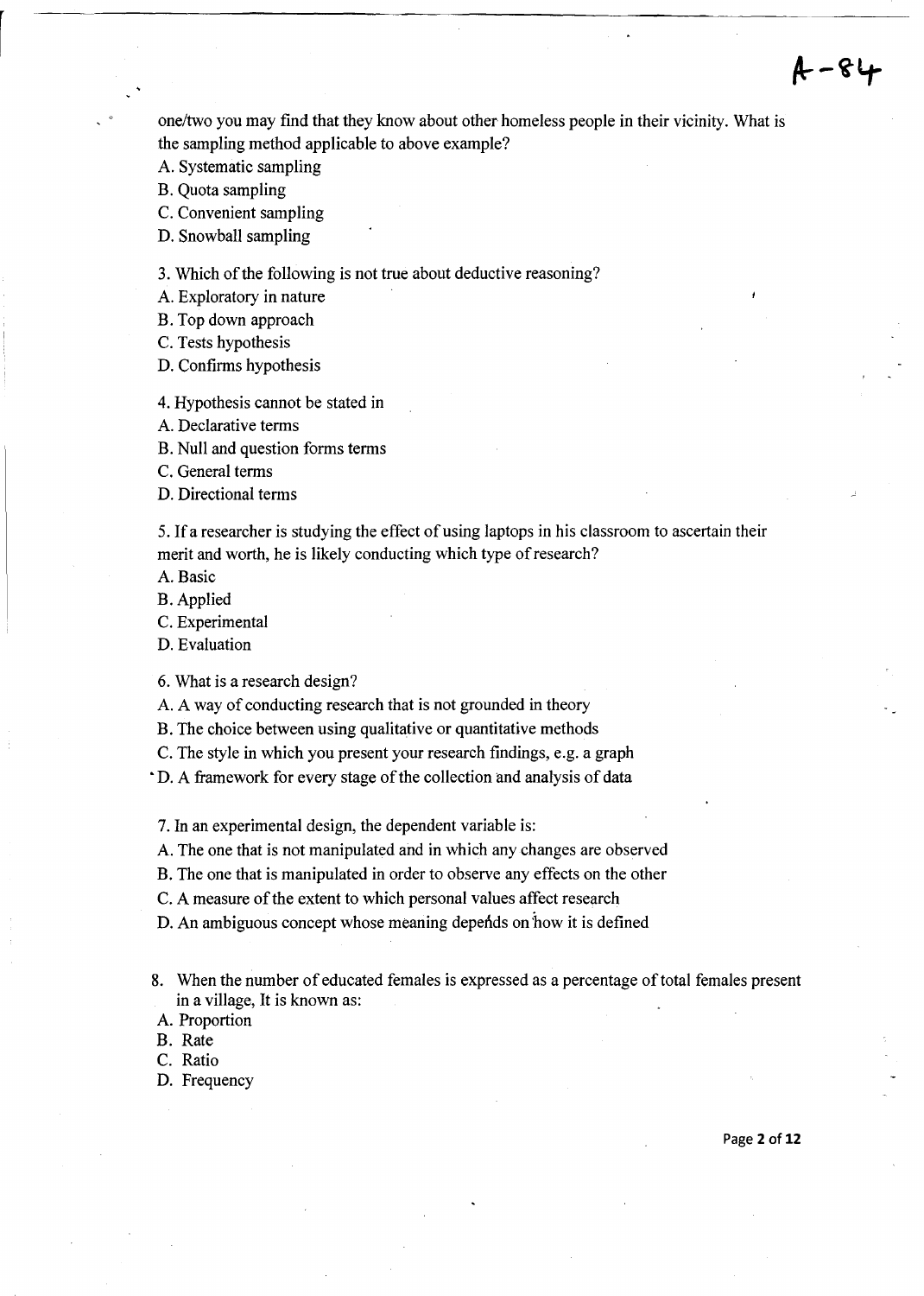9. The trend in mortality from tuberculosis in England showed a steady fall in years 1855- 1965 but thereafter a gradual rise in the incidence of this disease was reported. This type of time trend or fluctuation in disease occurrence is tenned as:

- A. Epidemic trend
- B. Cyclical trend

C. Seasonal trend

D. Secular trend

10. In the mid nineteenth century, an epidemiologist suggested that cholera was caused by drinking water in which an invisible agent is present. This type of association gives:

A. Specificity

B. Temporal sequence

C. Biological plausibility

D. Gradient

- 11. The approach to health promotion aims to promote health by addressing socioeconomic and environmental determinants of health within the community.
- A. behaviour change approach

B. community development approach

C. biomedical approach

D. social change approach

12. Uniting various qualitative methods with quantitative methods can be called as

A. Coalesce

B. Triangulation

C. Bipartite

 $\sim$   $^{\circ}$ 

D. Impassive

13. Which is the most common method associated with a lack of informed consent?

A. Qualitative content analysis

B. In-depth interviewing

C. Covert observation

D. Structured interviewing

14. If you find some published work similar to yours before your project is completed, what could you do?

A. Acknowledge and refer it in your report.

B. Change your hypotheses and aims.

C. Completely revamp your ideas so you are not replicating their study:

D. There is nothing you can do so do not mention it in your study.

15. Research ethics do not include

A. Honesty

B. Subjectivity

C. Integrity

D. Objectivity

16. The sequential operations in scientific research are

A. Co-variation, Elimination of Spurious Relations, Generalisation, Theorisation

B. Generalisation, Co-variation, Theorisation, Elimination of Spurious Relations

Page 3 of **12**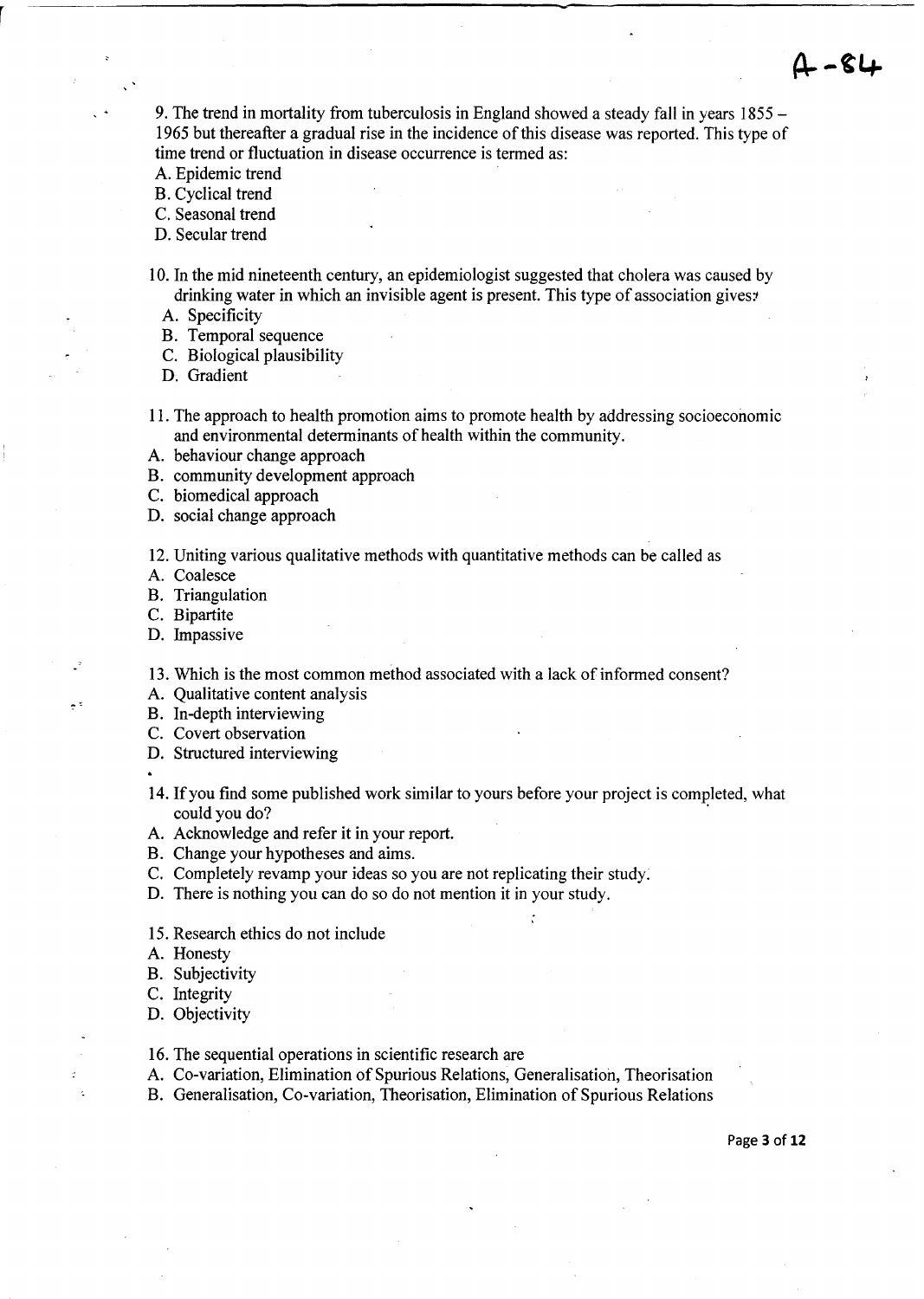$A - 84$ 

C. Theorisation, Generalisation, Elimination of Spurious Relations, Co-variation

D. Elimination of Spurious Relations, Theorisation, Generalisation, Co-variation.

17. Which of the following options are the main tasks of research in modem society? (I) to keep pace with the advancement in knowledge.

(II) to discover new things.  $\cdot$ 

(III) to write a critique on the earlier writings.

(IV) to systematically examine and critically analyze the investigations/sources with objectivity

A. IV, II and I

B. I, II and III

C. I and III

D. II, III and IV

18. What do you consider as the main aim of inter disciplinary research?

A. To bring out holistic approach to research.

B. To reduce the emphasis of single subject in research domain.

C. To over simplify the problem of research.

D. To create a new trend in research methodology.

19. The research studies that explore the effect of one thing on another and more specifically, the effect of one variable on another are known as

A. Causal research

B. AppJied research

C. Conclusive research

D. Exploratory research

20. One of the most important aspects of a research study is that it must be?

A. Fund rising

B. Experimental

C. Replicable

D. Community based

21. Which of these is not a step in the problem identification process?

A. Discussion with subject experts

B. Review of existing literature

C. Theoretical foundation and model building

D. Decision making by Institute management

22. The American Psychological Association's (APA) ethics committee is charged with reviewing the ethics code every years

A. Seven

B.Two

C.Ten

D.Five

23. Cronbach's alpha reliability is

A. An average of all possible split-half reliabilities

B. The correlation of each item with the sum of the items

C. The correlation of half of the items with the total participants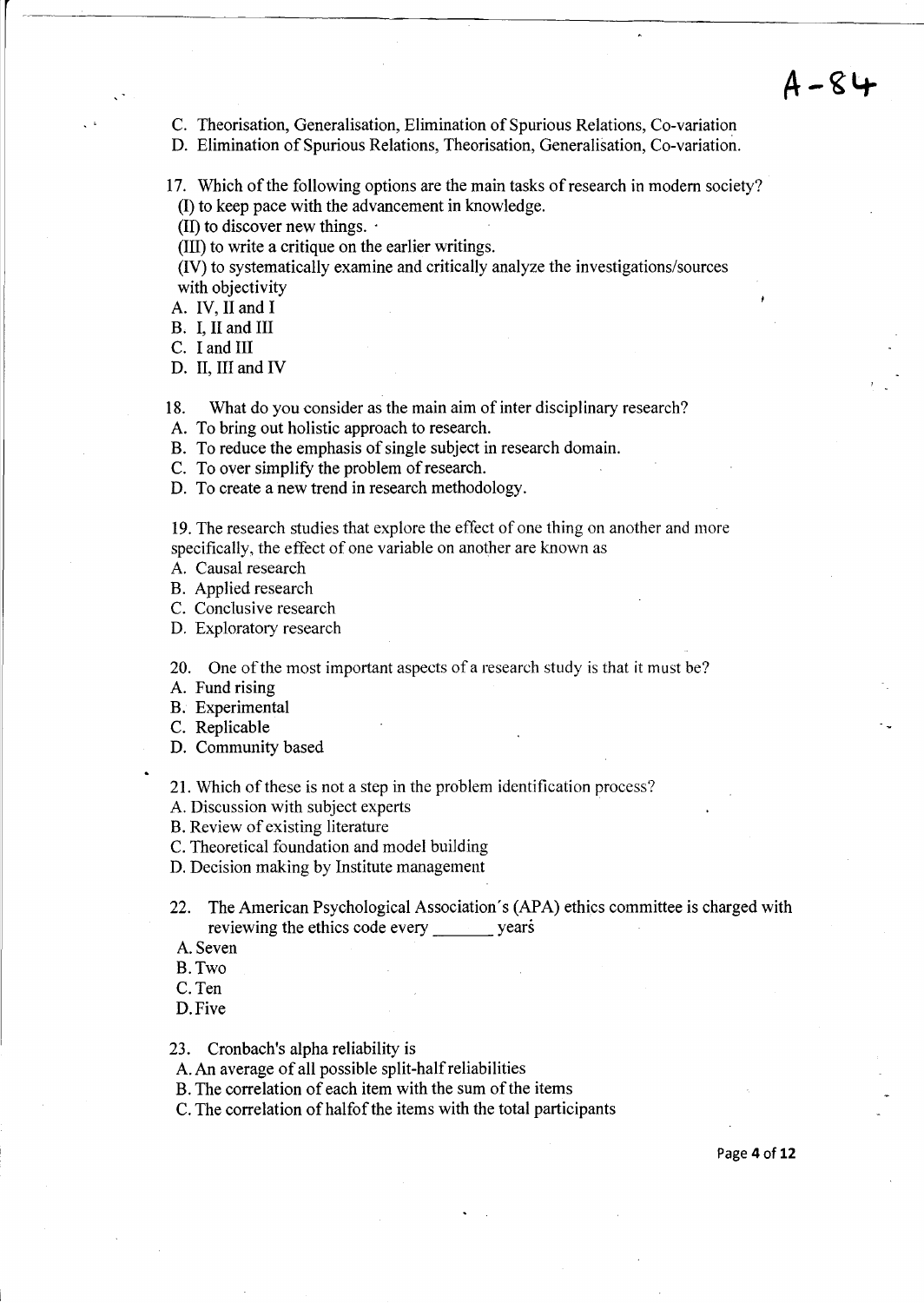#### D. None of these

24. A formal document that presents the research objectives, design and the expected outcomes of the study is called

A. Research design

B. Research proposal

C. Research hypothesis

D. Research report

- 25. In a research proposal, the time-bound dissemination of the study with the major phases of the research is presented using the
	- A. Objectives

B. Research calendar

C. GANTT charts

D. Budget lines

26. The statement "the results fit with other knowledge" best refers to which of the following?

A. Coherence

B. Biological gradient

C. Specificity

D. Plausibility

27. The research problem determines

- A. The amount of support you get from your supervisor
- B. What methodology will be used
- C. How long the report will be
- D. How good your research skills are
- 28. Which two ofthe following are legitimate frameworks for setting out a literature review:
	- 1. Constructing inter-textual coherence
	- 2. Deconstruction of textual coherence
	- 3. Problematizing the situation
	- 4. Resolving discovered problems?
	- A. 1 and 2
	- B. 2 and 3
	- C. 1 and 3
	- D. 2 and 4

29. A cohort may be defined based on which of the following?

1. Race

- 2. Gender
- 3. Behavioral Characteristics
- 4. Age
- 5. Geography
- A. 1,2,3,4
- B. 1,2,3,4,5
- C. 1,2,4,5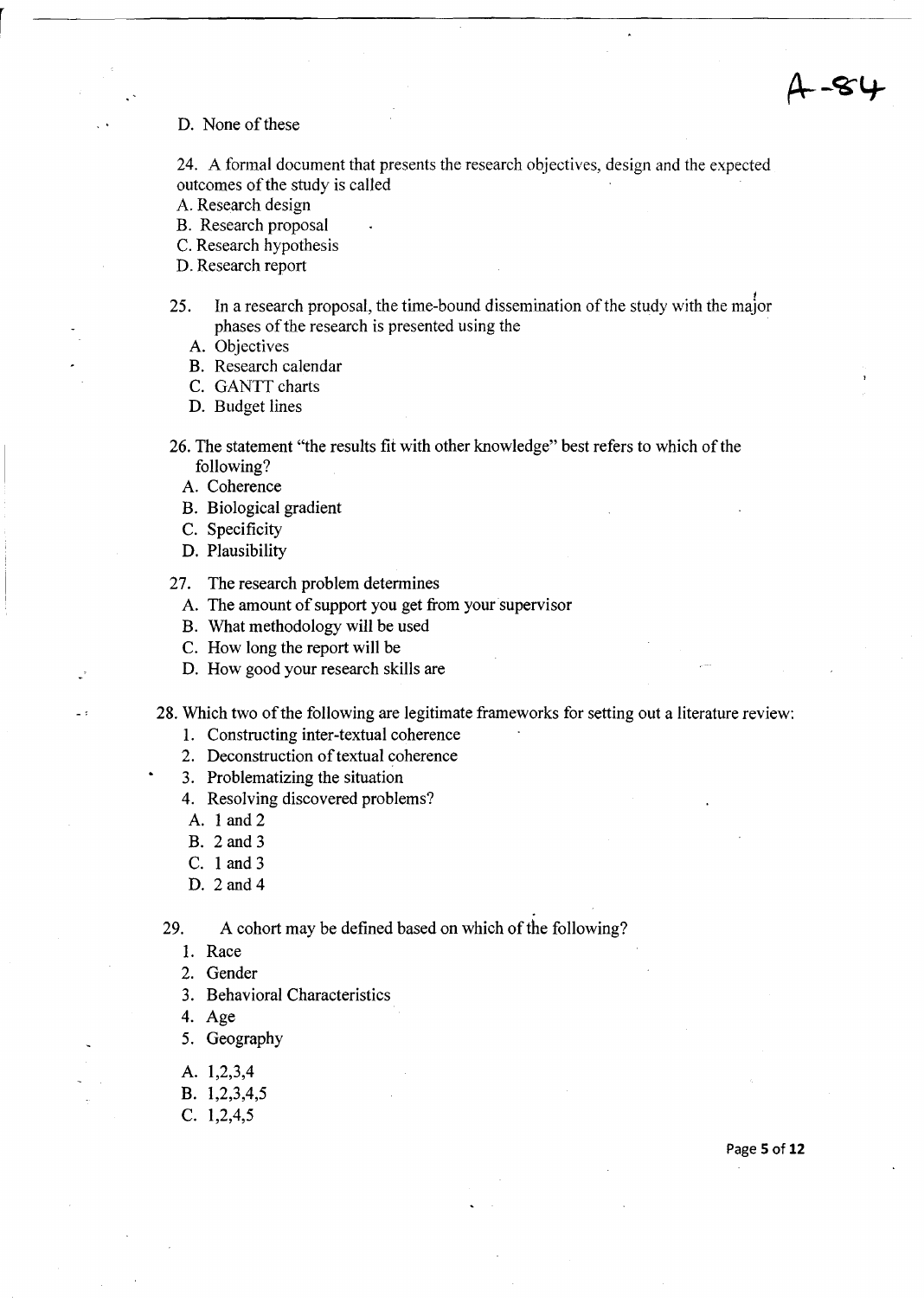4-84

D. 1,3,4,5

- 30. One of the preoccupations of quantitative researchers is with generalization, which is a sign of:
- A. External validity
- B. Internal reliability
- C. External reliability
- D. Internal validity
- 31. What effect does increasing the sample size have upon the sampling error?
- A. It reduces the sampling error
- B. It increases the sampling error
- C. It has no effect on the sampling error
- D. None of the above
- 32. Subjects are selected into case-control studies based on their:
- A. Health outcome or disease status
- B. Health outcome and exposure status
- C. Exposure status
- D. None of the above
- 33. Which of the following studies is best described in this statement: "A study where the participants receive one drug for heart disease and then later receive a different drug for heart disease."
- A. Cross-over clinical trial
- B. Case-control study
- C. Randomized controlled trial
- D. Cohort study
- 34. What is the "ecological fallacy"?
- A. The assumption that secondary data analysis can be carried out at home
- B. The mistake of observing people in their natural setting
- C. The error of making inferences about individual behaviour from aggregate data
- D. The myth that it is easy to research environmentalist action groups
- 35. The correct Pathway to transition & dissemination in public health is:
- A. Change, Discovery, Translation and Dissemination
- B. Discovery, Dissemination, Change and Translation
- C. Discovery, Change, Translation and Dissemination
- D. Discovery, Translation, Dissemination and Change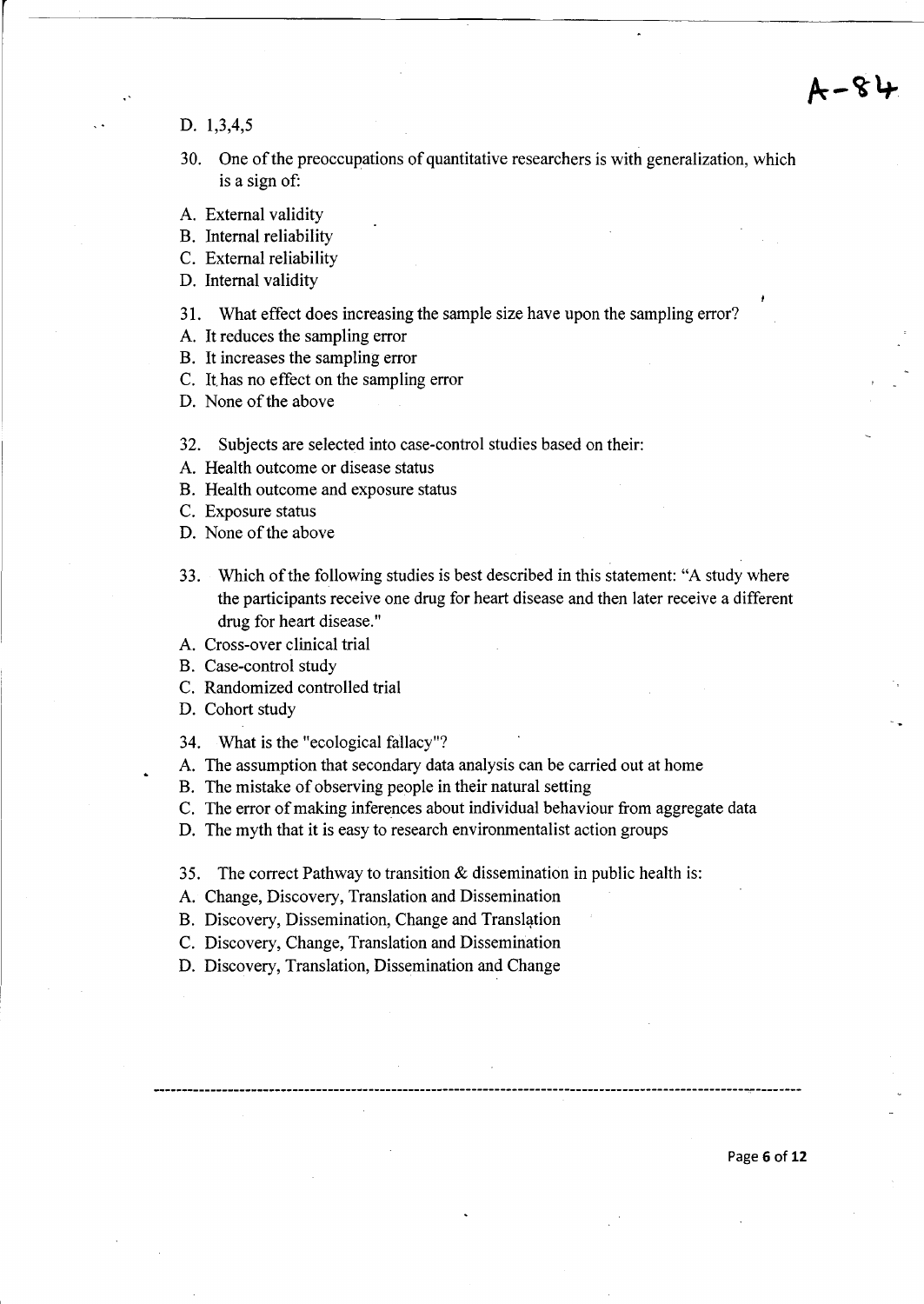#### **PartB**

- 36. Required amount of chlorine was added to a large body of water after sedimentation. The pH of water was 4.0 and level of sulphides was negligible. A contact period of one hour was ensured. Eventually, it was found that chlorination was not successful. The likely reason was:
- A. Suspended impurities
- B. LowpH

 $\vert$ 

- C. Less contact time
- D. Less chlorine
- 37. Japan has low incidence of prostate cancer as compared to the incidence in US. The incidence of carcinoma prostate in Japanese did not change with their migration to the U.S. It supported:
- A. Nutrition effect
- B. Metabolic effect
- C. Genetic effect
- D. Environmental effect
- 38. The non-clinical Vitamin-A deficiency is more common as compared to the clinical, threatening the health of as many as one third of the world's children. The best proxy indicator of this is:
- A. Infant mortality rate
- B. Maternal mortality rate
- C. Literacy rate
- D. Proportion of the rural population
- 39. The most sensitive indicator to judge iron deficiency as a public health problem is
- A. Hemoglobin estimation
- B. Conjunctival paleness on clinical examination
- C. Serum Ferritin
- D. Iron estimation

'40. The Multi Purpose Health Worker (MPHW) was recommended by which committee

ż

- A. Kartar Singh
- B. Bhore
- C. Mukherji
- D. Srivastava

41. In calculating RDA for a particular nutrient, 2SD are not added for

- A. Iron
- B. Calcium
- C. Energy
- D. Vitamin A
- 42. The protein quality indicator adopted by ICMR in recommending dietary protein requirement is
- A. Amino acid score
- B. Net protein utilization
- C. Biological value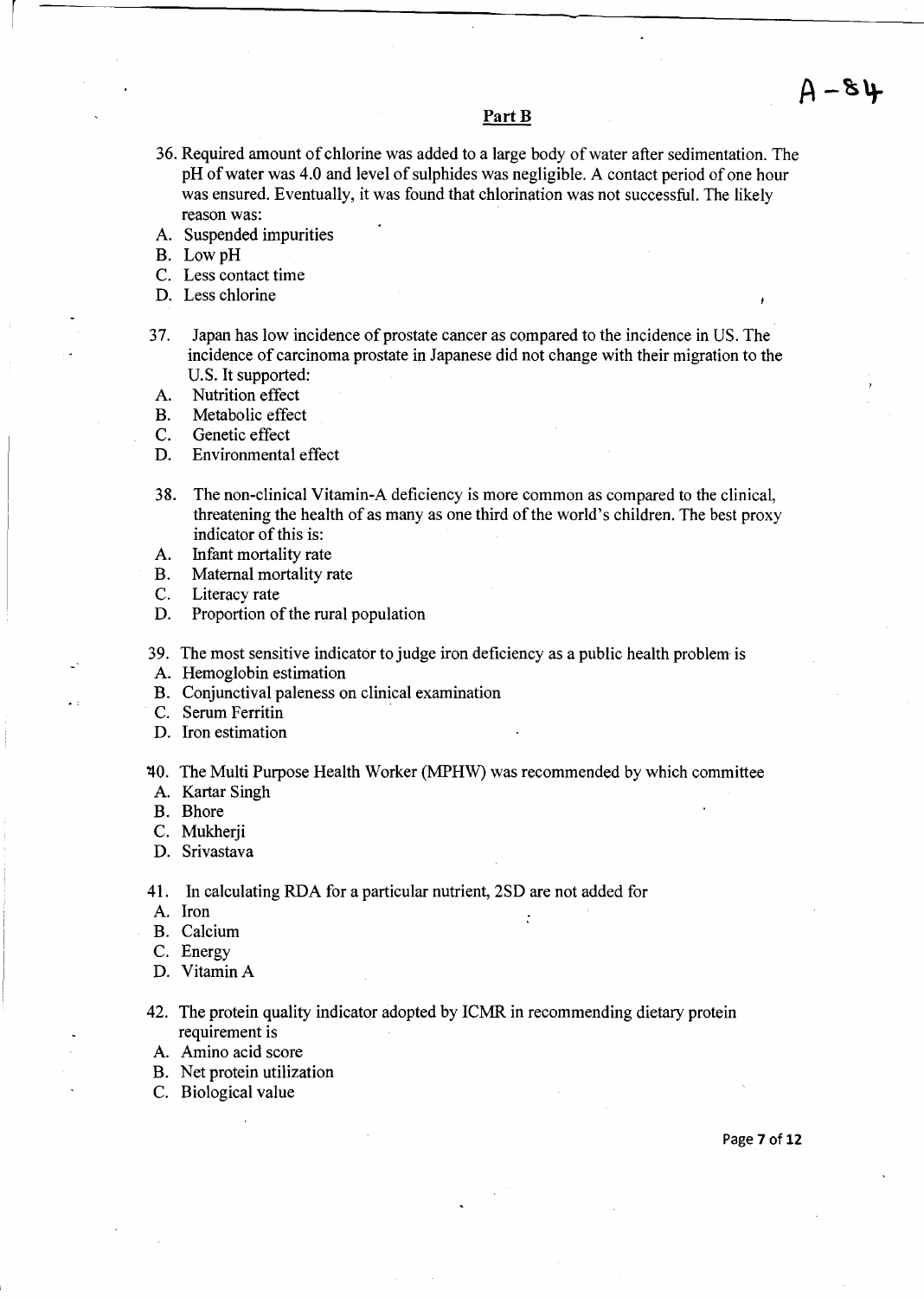- D. Protein efficiency ratio
- 43. A component of Coenzyme A
- A. Retinoic acid
- B. Pyridoxine
- C. Pantothenic acid
- D. Retinol

#### 44. Which of the following vitamin serves as a hormone precursor

- A. Vitamin C
- B. Vitamin A
- C. VitaminK
- D. Vitamin D
- 45. Increasing age may not be associated with which of the following?
	- A. An increased appetite
	- B. Decreased appetite
	- C. Decreased functional capacity
	- D. Sleep problems
- 46. Germ Theory is a perspective which asserts:
	- A. Diseases are caused by a biological agent.
	- B. Medicine is the only true way to treat disease.
	- C. Illness can be caused by lifestyle choices.
	- D. Germs are conscious agents which intentionally harm their hosts.
- 47. The following method is usually recommended to screen for malnutrition on hospitalized adults?
	- A. Demi-span
	- B. The MUST tool
	- C. 7-day food diary
	- D. Serum albumin concentration
- 48. The social gradient that reflects the disparity in morbidity and mortality between those in different socioeconomic classes is often referred to as a .
	- A. health gradient
	- B. sex gradient
	- C. postcode gradient
	- D. income gradient
- 49. When was right to health was expressed as a fundamental human right by World Health Organization?
	- A. 1946
	- B. 1952
	- C. 1987
	- D. 2000
- 50. Which of the following is integrating perspectives and realities of men, women and other gender Populations?
	- A. Gender mainstreaming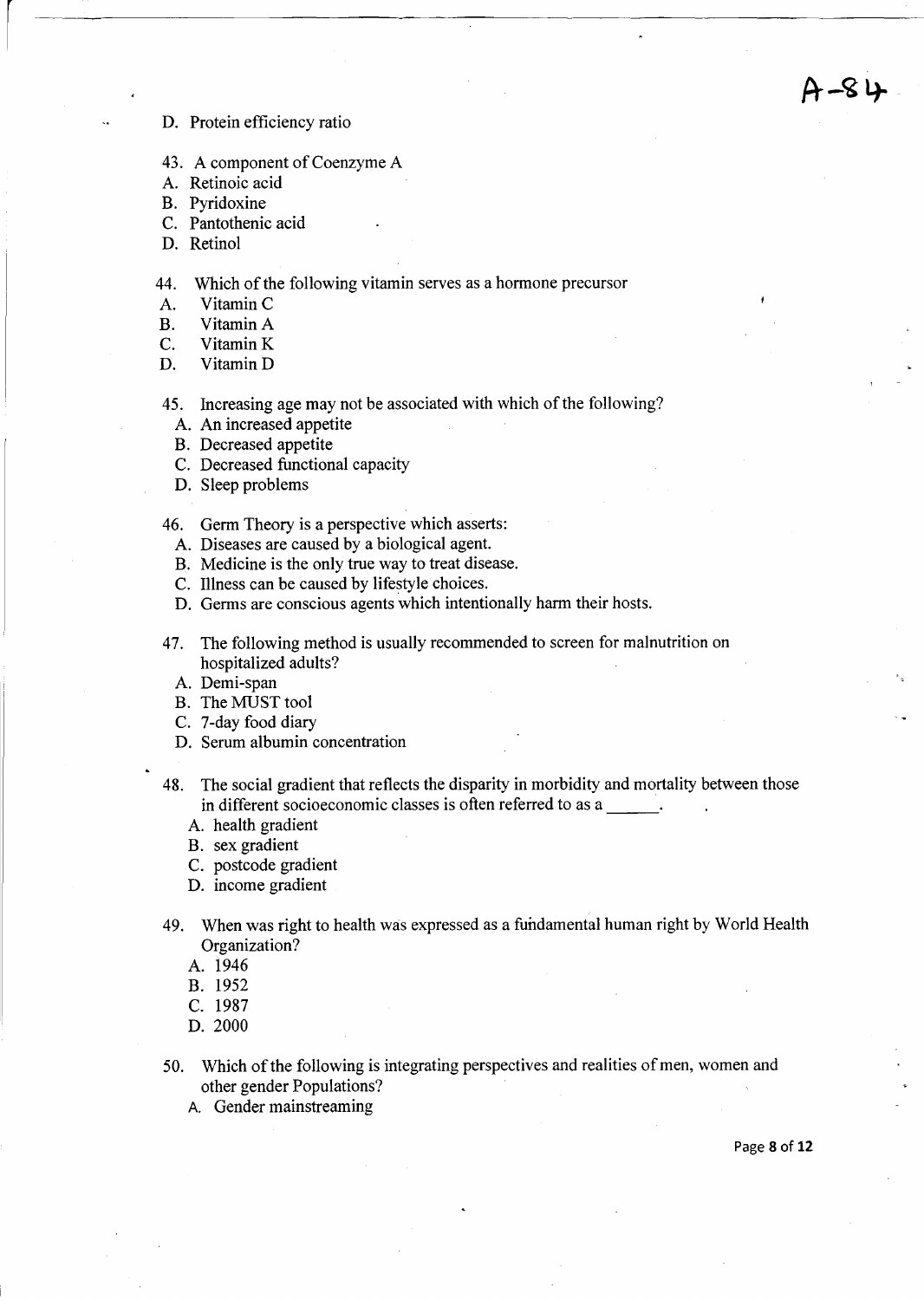B. Gender stratification

c. Gender inclusion

D. Gender bias

51. Which of the following is more relevant if we want to improve people's health?

- A. Considering factors such as poverty that have a negative impact
- B. build more hospitals
- C. tell people that they should take more responsibility for their own health
- D. Taking account of morbidity pattern
- 52. An image, perception or concept that is capable of measurement is called
	- A. Hypothesis

B. Scale

C. Variable

D. Type

53. A vignette question is one that asks respondents to think about::

- A. Family obligations to care for sick relatives
- B. An intensely painful and sensitive issue in their personal life
- C. A scenario involving imaginary characters in a realistic situation
- D. Their favourite kind of salad dressing
- 54. Ifthere were a perfect positive correlation between two interval/ratio variables, the Pearson's r test would give a correlation coefficient of:
	- A. 0.328
	- B. +1
	- $C. +0.328$
	- $D. -1$

55. A test of statistical significance indicates how confident the researcher is about:

- A. The inter-coder reliability of their structured interview schedule
- B. Passing their driving test
- C. Understanding the difference between bivariate and multivariate analysts
- D. Generalizing their findings from the sample to the population

56. Which of the following is NOT an epidemiologic measure of person?

- A. Diet
- B. Genetic Factors
- C. Education Level
- D. Physical Location

57. The denominator of a rate is affected by which of the following?

- 1. Births
- 2. Study Drop-Outs
- 3. Deaths
- 4. Migration
- 5. Loss To Follow-Up

A. 1,2,3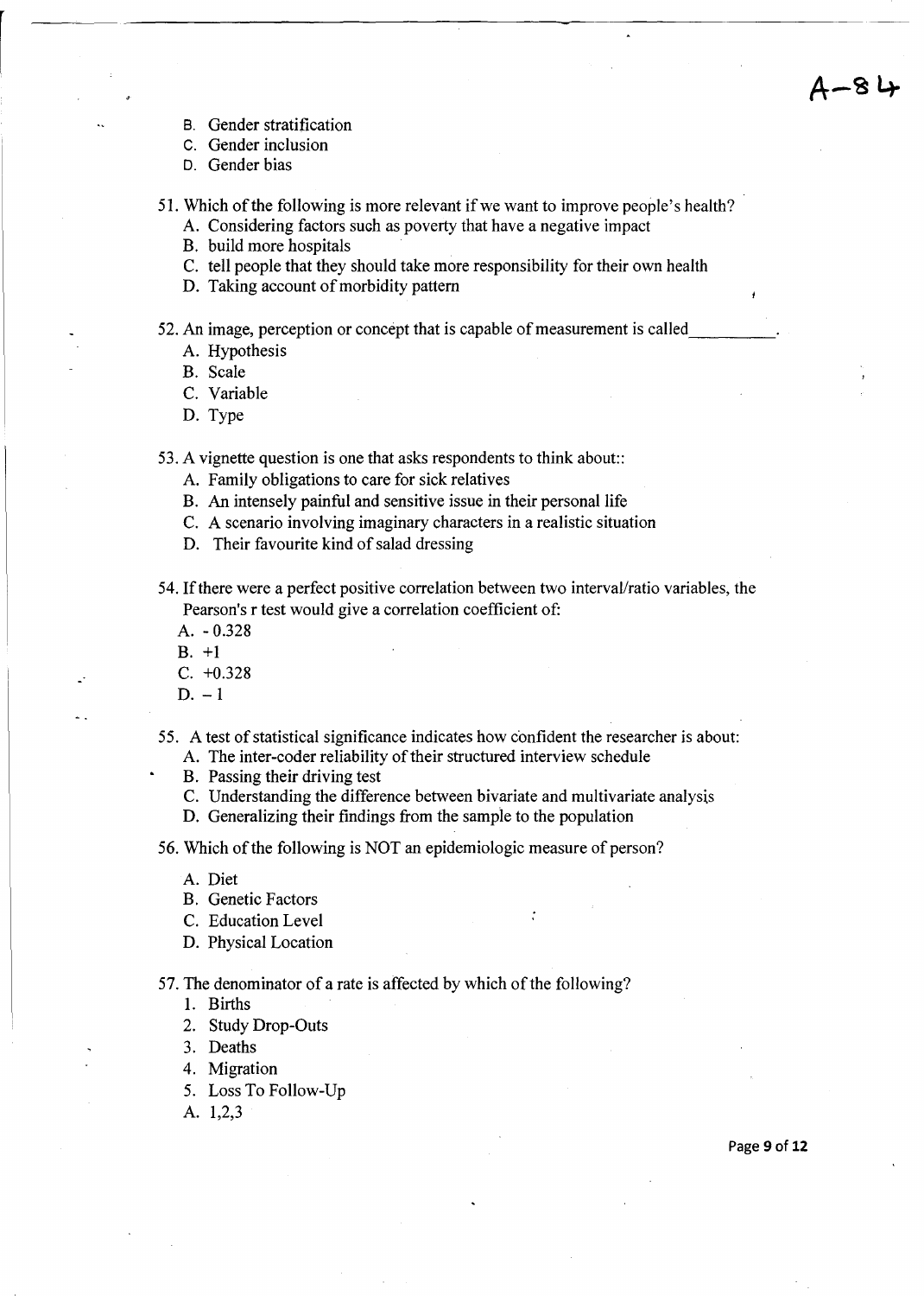A--84

- B. 1,2,3,4
- C. 1,2,3,4,5
- D. 1,2,3,5
- 58. If you are studying the rate of breast cancer, which of the following events would affect a participant's person-time?
	- 1. Participant decides to no longer participate in the study
	- 2. Diagnosis with uterine cancer
	- 3. Patient undergoes a double mastectomy
	- 4. Death
	- 5. Loss to follow-up
	- A. 1,2,3,4,5
	- B. 1,3,4,5
	- C. 1,2,4,5
	- D. 1,2,3,4
- 59. Aggregate level data provide information on which of the following?
- 1. The health outcome rate of the group, but we don't know exposures of individuals who became diseased and those who did not
- 2. The average exposure of the group, but not of individuals
- 3. Exposures of each person
- 4. The ability to link exposures and other risk factors to those who became diseased and those who did not
- A. 1,2
- B. 1,3
- C. 1,2,3
- D. 1,4
- 60. Interpret the meaning of one study's reported odds ratio of 1.6 (95% CI 1.1,3.4) for the association between high level of fish oil consumption and prostate cancer.
	- A. Cases are more likely than controls to have a high level of consumption of fish oil, but it is not statistically significant.
	- B. Fish oil is protective against prostate cancer.
	- C. There is no association between fish oil intake and prostate cancer.
	- D. Cases are statistically significantly more likely than controls to have a high level of consumption of fish oil
- 61. Interpret the meaning of one study's reported rate ratio of 0.5 (95% CI 0.2, 0.9) for the association between high level of Vitamin D consumption and breast cancer incidence.
	- A. High Vitamin D consumption is associated with an increased breast cancer rate.
	- B. Those who consume a high level of Vitamin D are statistically significantly less likely than those who consume low or no Vitamin D, to have a high rate of breast cancer incidence.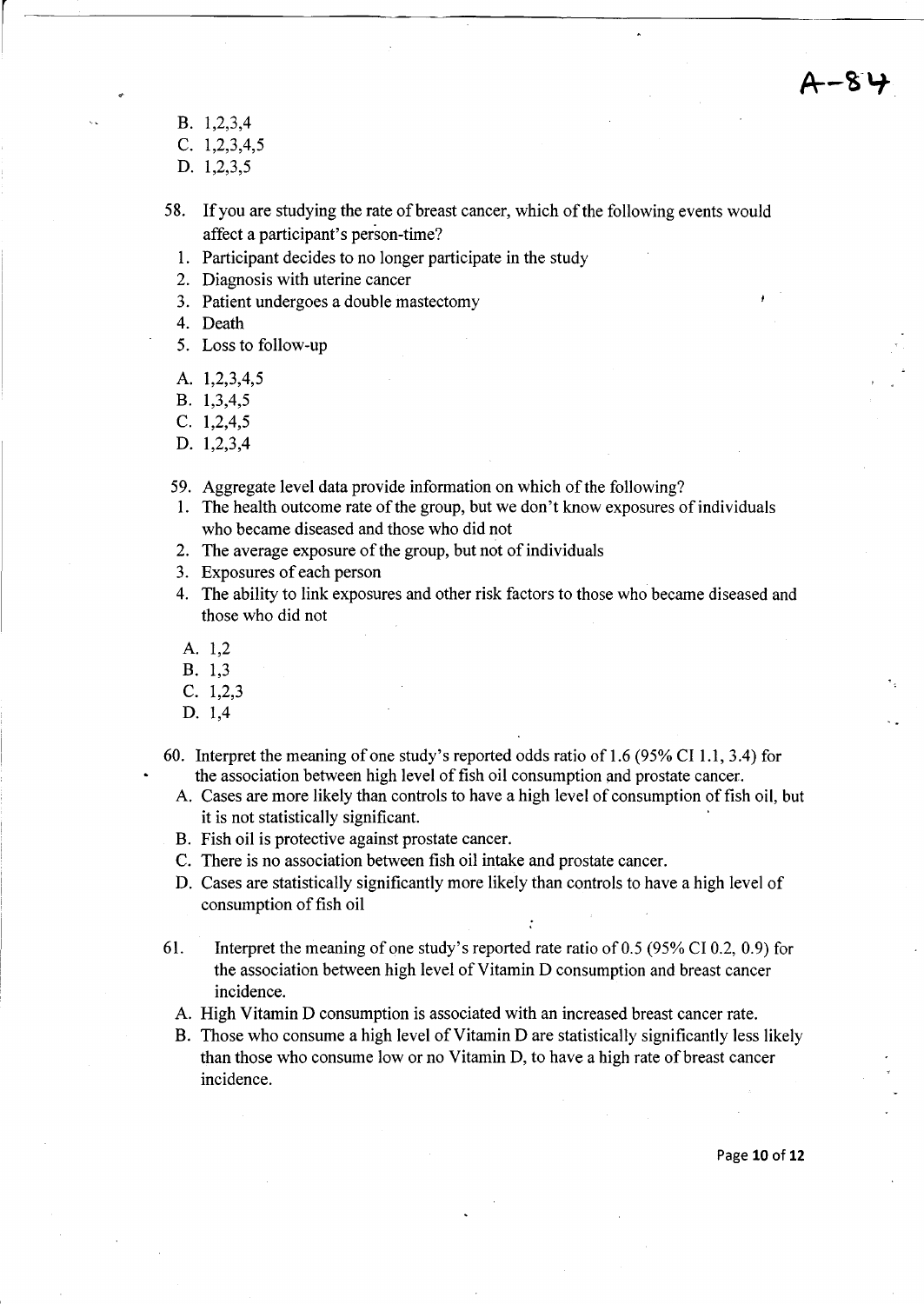# $A - 84$

- C. Those who consume a high level of Vitamin D are less likely than those who consume little or Vitamin D, to have a high rate of breast cancer incidence, but it is not statistically significant.
- D. There is no association between high Vitamin D consumption and breast cancer rates.
- 62. The standard error is a statistical measure of:
	- A. The normal distribution of scores around the sample mean
	- B. The extent to which a sample mean is likely to differ from the population mean
	- C. The clustering of scores at each end of a survey scale
	- D. The degree to which a sample has been accurately stratified
- 63. "One health" approach includes all except:
	- A. Access to vaccines, devices and medicines
	- B. Food safety
	- C. Control of Zoonosis
	- D. Combating antibiotic resistance

#### 64. What is the job of an ethno-pharmacologist?

- A. To treat patients
- B. To discover new effective drugs
- C. To dispense drugs at their doorstep
- D. To dispense drugs only at the pharmacy
- 65. Indirect transmission includes which all of the following except
	- A. Droplet spread
	- B. Mosquito borne
	- C. Food Borne
	- D. Doorknobs or Toilet seats

"66. Using purgatives on a regular basis is harmful to health. Which deficiency does it cause?

- A. Sodium
- B. Zinc
- C. Potassium
- D. Iodine

67. The "Right to Health" means:

- A. The Right to be Healthy by all irrespective of any discrimination
- B. Policies& plans to make available and accessible health care for all
- C. The Right to Emergency health care services
- D.Access to Expensive Health Services for poor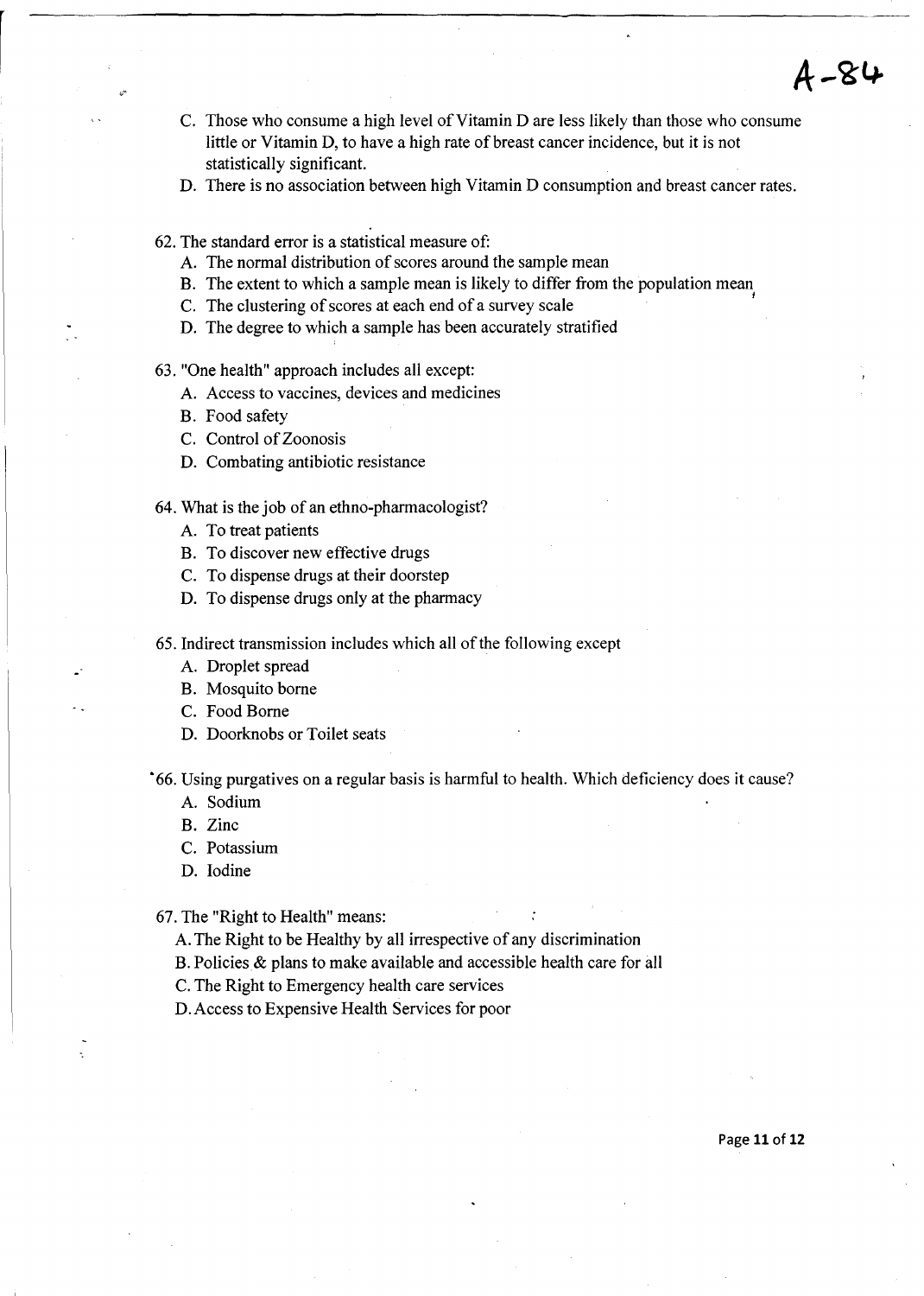68. This is true of Human Rights except:

A. Are guaranteed by international standards

- B. Are legally protected
- C. Protect individuals and groups
- D. Can be waived or taken away

69. Which of the following statements is true?

- A. The curing practices of any medical system may be effective in relieving pain and curing minor illnesses.
- B. Folk medicines and curing practices have no curative powers and are based purely on superstition
- C. III people rarely get well without the help of a medical doctor or folk curer.
- D. Superstitious practices does supplement folk medicine and medical systems

70. Health inequities are differences in health status or in the distribution of

between different population groups, arising from the social conditions in which people are born, grow, live, work and age.

A. Health Resources

- B. Health Facilities
- C. Health Education
- D. Health Promotion

Page **12 of 12**